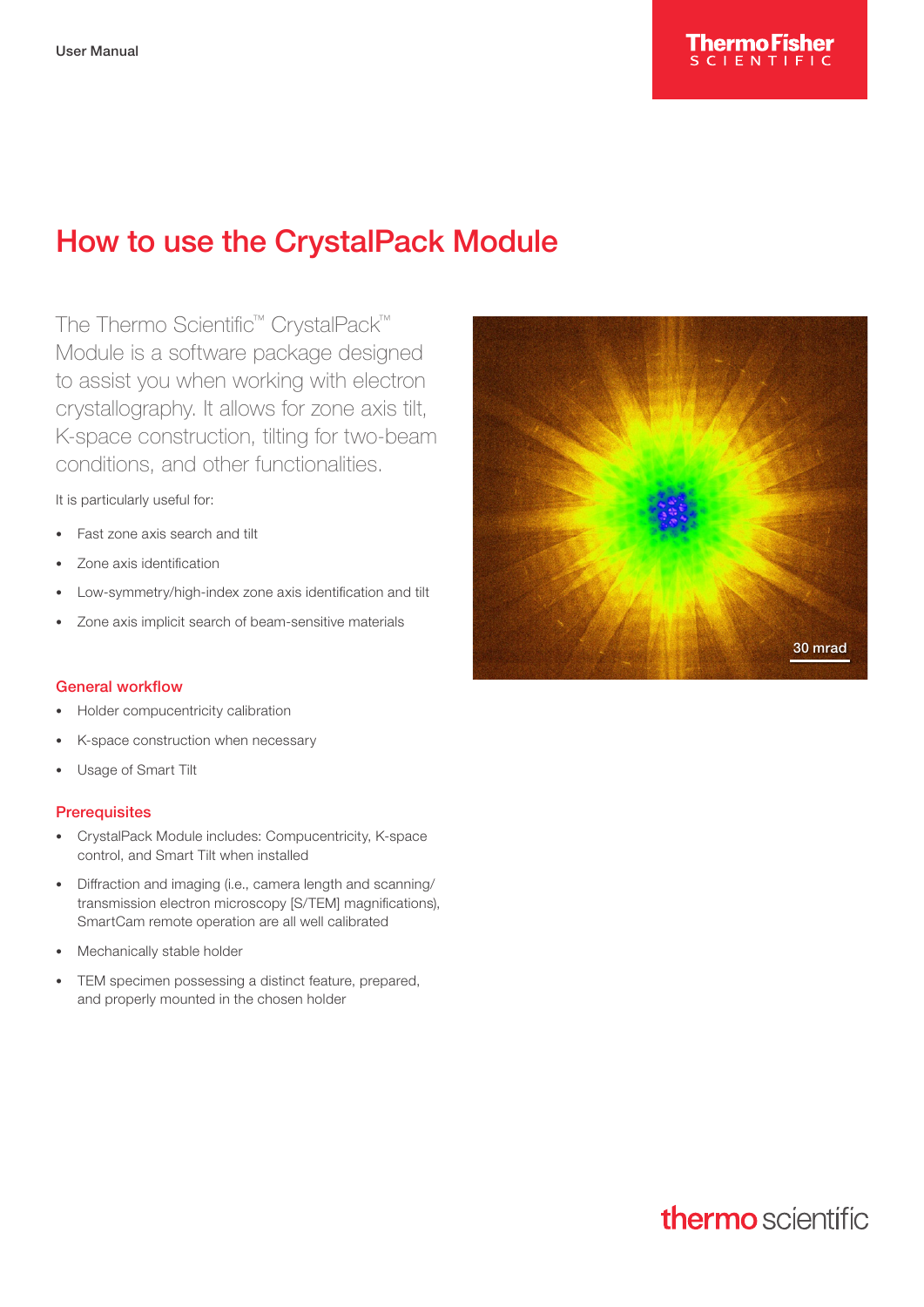### Detailed workflow

## Holder compucentricity calibration

- 1. This compucentricity calibration file represents a computed position correction to correct tilt-induced holder off-eucentric and lateral movements.
- 2. Ensure that the CrystalPack Module is loaded into a single workspace including the three parts: Compucentricity, K-space Control, and Smart Tilt (Figure 1). It is advised that these control panels be grouped into the same tab for convenience.



Figure 1. CrystalPack Module.

- 3. Load a pre-aligned TEM or STEM field emission gun (FEG) register.
	- 3.1 Alternatively, you can align the microscope in TEM or STEM mode using Direct alignment.

### 4. Compucentricity calibration and test:

- 4.1 Regarding how the compucentric *β* tilt works, refer to Figure 2.
- 4.2 Mount the sample in the chosen double-tilt holder.
- 4.3 Load the holder in the microscope and wait for the drift to settle; this will take approximately half an hour.



Figure 2. Schematic showing compucentric β tilt axis. The thick black lines show the locations of the X and Z stage axes, while the dotted black line indicates the eucentric height. The central blue circle is the β tilt axis, which is displaced from its "ideal" X 0, Z 0 location. The dotted blue circles indicate the path traveled by a point when tilted around β. Tilting around β for the point lying on the smaller dotted blue circle requires a small correction to X and Z (red arrow lines) to bring the area back to the same position in space (but a different stage position). For the point lying on the larger dotted blue circle, the correction (red arrow lines) is much larger because it is further away from the tilt axis itself. The corrections are applied automatically when compucentric tilting is used.

- 4.4 Find a distinct feature around center  $(X, Y \sim 0)$  and ensure the area at eucentric height. Note that eucentric height means *α* tilt axis, which can be achieved by minimizing the feature movement while *α* tilt wobbling.
- 4.5 Go to the CrystalPack tab and select the Compucentricity panel (Figure 1) and create a specific compucentricity file name for the selected holder and press Add.
- 4.6 Press Select to choose the holder to get calibrated. Flap out the additional controls by pressing the arrow button (located in the top right corner).
- 4.7 Go to the **Calibrate** page, press **Start**, and follow the automatic routine for calibration (Figure 3). This routine performs a tilt series in 5° steps from  $0 \rightarrow -25 \rightarrow 0 \rightarrow$ 25 degrees and calculates an interpolation for stage movement corrections caused by the beta tilting.
	- 4.7.1 It is critical to ensure centering the feature and correcting eucentric height as accurately as possible for each tilt, which is given in the instructions during the calibration routine.
- 4.8 Find a recognizable feature around X shift of approximately -400 µm and ensure the eucentric height, run another round of the compucentricity calibration procedure described in 4.7; when completed, click Replace.
	- 4.8.1 This procedure aims at finding more realistic values for the rotation of the *β* tilt axis in the direction of the *α* tilt axis of the stage and for the rotation of the *β* tilt axis in the vertical direction, i.e., a non-existent *γ* tilt axis of the stage.
- 4.9 Find a recognizable feature around X shift of approximately +400 um and ensure the eucentric height. Then, run another round of the compucentricity calibration procedure from 4.7. When completed, click Compare/Add to add another point for calibration.
	- 4.9.1 This procedure aims at adding another point so that the compucentric tilting can be applied for a broader area.
	- 4.9.2 Note: If there were not distinct features over the positions mentioned above, other positions can be used as well, except the positions far from the center, i.e., X shift is larger than 500 µm or around the end of the range.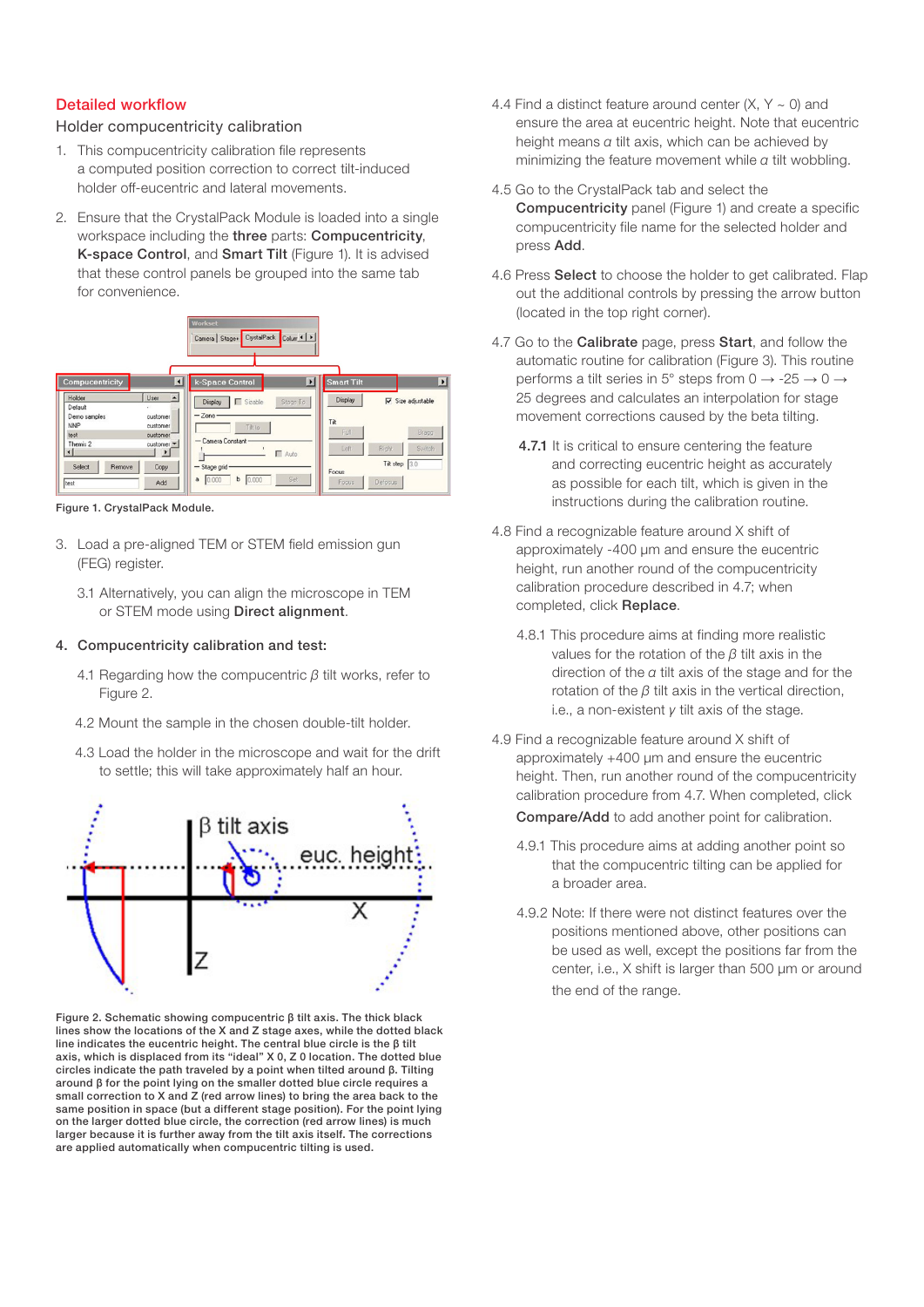- 4.10 By performing the steps 4.7–4.9, the *β* tilt axis can be found, and it can correct the β-tilt-induced movement at a region far away from the center.
	- 4.10.1 Note: Different holders certainly require separate calibrations. To obtain best possible compucentricity calibration for practical use, it is strongly advised that you perform compucentricity calibrations even for the same holder with regard to different types of samples; for instance, a FIB sample, copper grid sample, 3-mm disc sample, and so on. When a specimen does not have a distinct feature around the positions mentioned above, the compucentricity calibration may not be as accurate, but it will still eas tilting.

| Compucentricity                       |                                                 | Data                         | Calibrate | $Cal.$ $\rightarrow$ |
|---------------------------------------|-------------------------------------------------|------------------------------|-----------|----------------------|
| Holder                                | User                                            | Start                        |           |                      |
| Default<br>Demo samples<br><b>NNP</b> | $\omega$ .<br>customer<br>customer              |                              |           |                      |
| test<br>Themis 2                      | customer <sup>®</sup><br>customer <b>-</b><br>œ |                              |           |                      |
| Select<br>Remove<br>test              | Copy<br>Add                                     | Continue<br><b>C</b> Replace | @ Add     | Cancel<br>C Compare  |

Figure 3. Compucentricity functionality and calibration.

4.11 Compucentricity test: Go to the Option page in the flap-out of Compucentricity (Figure 3), select the box Use compucentricity tilting and INPUT a tilt angle of 20 or -20 degrees. Press set B and, after the stabilization, measure the distance that the feature moves (Figure 4). This value should be less than 2  $\mu$ m.



Figure 4. An example showing the center feature movement with 20-degree β tilt after compucentricity calibration.

### K-space construction

Crucial prerequisite: The material's crystallography is known prior to the experiment.

- 1. Find the crystallographic information (symmetry information including the lattice constant, crystal systems, and centering, or simply its space group information) from literature for the investigated material BEFORE it is put into the microscope.
- 2. Select the compucentricity calibration for the current holder with the sample type combination.
- 3. Accurately find two known zone-axes with index zones as low as possible for subsequent identification and save these two stage positions in the **Stage** panel. The zone axes can be found either manually or by using **Smart Tilt**. Regarding how to use Smart Tilt, refer to the next section: Usage of Smart Tilt. These zone axes need to be identifiable.
- 4. Click Display in the K-space control window in the CrystalPack panel (Figure 5). A floating window of the K-space of a simple cubic lattice appears with a simulated diffraction pattern, including Kikuchi line. When closing the K-space control floating window, DO NOT use the cross of the window, but instead click Display in the control panel again.
- 5. Go to the Crystal flap-out and click New and then input the crystallography information into the system (Figure 5). The floating window of K-space will simultaneously be updated with the new crystal. For visualization of K-space, the **Display** page offers several options for displaying Kikuchi patterns, diffractions, spots, etc. The display option is up to your preference.
- 6. Ensure the Compucentricity option (Figure 5) is selected during the entire procedure.
- 7. The crystal file can be also saved by pressing **Save** or Save as. Then, it can be loaded from saved crystal files by pressing Open.

| k-Space Control.                                                                              | Display   1  <br>Crystal<br>Info                                                               | <b>Crystal Data</b><br>$\vert x \vert$<br>Crustal Sustem Parameters                                                                                                                                                                                                                                                                                          |
|-----------------------------------------------------------------------------------------------|------------------------------------------------------------------------------------------------|--------------------------------------------------------------------------------------------------------------------------------------------------------------------------------------------------------------------------------------------------------------------------------------------------------------------------------------------------------------|
| IV Sizable<br>Stage To<br>Display<br>$-2$ one-<br>Tilt to<br>- Camera Constant<br>$\Box$ Auto | Print Setup<br>Print<br>New<br>Save As<br><b>Saye</b><br>Open<br>$=$ Index<br>2-Zone<br>Manual | Alpha<br>130<br>$o$ (nm)  1<br>G. Primitive (F)<br>G Date<br>C Body Centered (I)<br>C Tetragonal<br> 30<br>$b$ (nm) $1$<br><b>Beta</b><br>C CFace Centered (C)<br>C Orthorhombic<br>$\sqrt{80}$<br>$c$ [nm] $\sqrt{1}$<br>Gamma<br>C. Rombohedral<br>C A Face Centered [A]<br>C B Face Centered (B)<br>C Monoclinic<br>C Al-Face-Centered (F)<br>C Triclinic |
| - Stage grid-<br>Set<br>0.000<br>0.000<br>$\ddot{\text{o}}$<br>ь                              | - Compucer/tricity-<br>V Use compucentric tilting                                              | OK.<br>Cancel                                                                                                                                                                                                                                                                                                                                                |

Figure 5. Diagrams showing K-space control functionality.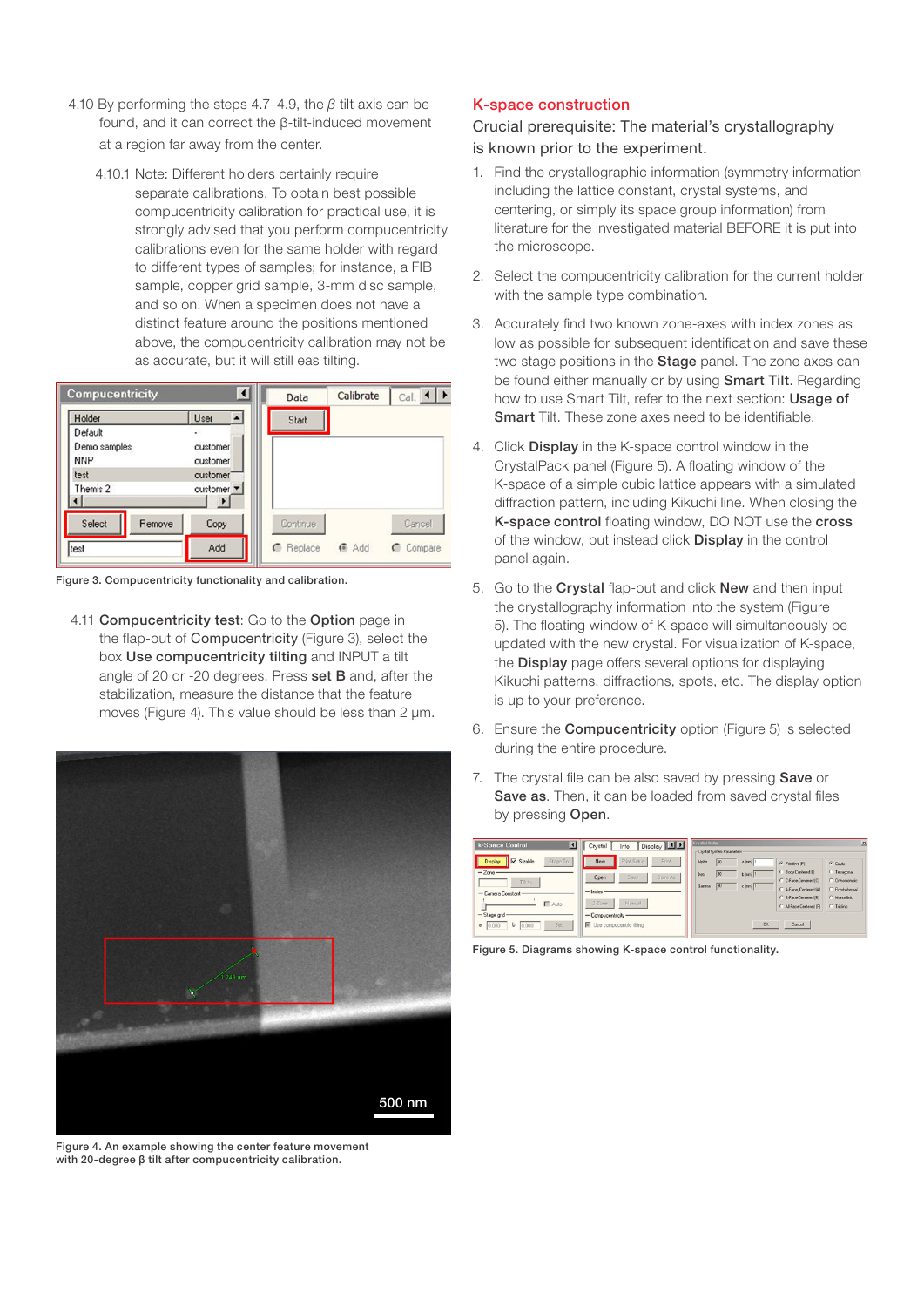- 8. To establish the K-space orientation for a crystal, there are two approaches where one is 2Zone and the other is Manual. We strongly recommended you use the 2Zone method as directed below:
	- 8.1 Click 27 one under the Index menu. The Two Zone Indexing floating window will appear (Figure 6).
	- 8.2 Go to the saved stage position for one zone axis and, if necessary, adjust the stage (tilt) to be accurately at the zone axis.
	- 8.3 Go to diffraction and ensure that the zone axis, as well as the diffraction pattern, are centered.
	- 8.4 Press Calculator for the first zone axis. The Zone Axis Calculator will appear (Figure 6).
	- 8.5 Press Start and follow the steps to index a crystal. For each indexing, it is recommended to use at least THREE diffracted beams in addition to the transmitted beam (Figure 6).
	- 8.6 Press Calculate to index the diffraction pattern and select the proper zone axis index.
		- 8.6.1 Note: If this indexing does not match as expected, please check the following:
			- Is the crystallographic information correct?
			- Or press **Setup** (Figure 6) to set larger tolerances of matching constraints for indexing.
	- 8.7 Repeat 8.2–8.6 for the second zone axis found earlier. After completion, press **Index** to establish the K-space orientation. It must be realized that these two zone axes should be crystallographically consistent with the tilts, meaning that the indexes chosen should match the measured angle between two stage positions.



Figure 6. 2Zone windows to construct K-space.

8.8 Alternatively, the Manual approach (Figure 7) can be used for indexing K-space, provided that one zone axis can be found and the exact orientation for north direction is known for the diffraction pattern.

| k-Space Control<br>◘                                               | Display 11<br>Crystal<br>Info           | Manual Indexing                       | X      |
|--------------------------------------------------------------------|-----------------------------------------|---------------------------------------|--------|
| $\nabla$ Sizable<br>Stage To<br><b>Display</b><br>$-$ Zone $\cdot$ | Print Setup<br>Pánt.<br>New             | Positive Indices only<br>Set the zone | OK     |
| Tilt to<br>- Camera Constant-                                      | Save As<br>Save<br>Open<br>$-$ Index-   | Set a g-vector for North              | Cancel |
| Auto<br>- Stage grid-                                              | 2Zone.<br>Manual<br>- Compucentricity - |                                       |        |
| Set.<br>0.000<br>0.000<br>b<br>ð                                   | V Use compucentric tilting              | Set the zero-offset<br>lo             |        |

Figure 7. Manual approach to construction of K-space.

- 8.9 K-space control test:
	- 8.9.1 Choose one zone axis that is allowed by the tilt range and input the zone axis chosen into Tilt to and press Tilt to (Figure 8).
		- 8.9.1.1 Note: Be aware that the double-tilt holder has a certain tilt range. In particular, the tilt range may be reduced at an extreme stage position. Thus, do not tilt to any zone axis outside of the tilt range. The tilt range must be within the stereographic projection range indicated by the blue lines under the reasonable stage position; otherwise, caution needs to be paid. If, by accident, an extreme tilt is requested and performed, immediately press **ESC** on the keyboard to stop the tilt.
		- 8.9.1.2 Note: Numbers on the keyboard indicate a normal number, while the numbers on the small keypad indicate the negative number with "bar."
	- 8.9.2 Press **Stage to** to go to the selected zone axis and finetune the holder tilts and sample centering for the most accurate zone axis centering.
	- 8.9.3 Acquire a diffraction pattern for indexing and verifying if K-space control produces the correct results.



Figure 8: One application example showing the reconstruction of silicon K-space (upper figure) and, accordingly, a low-symmetry zone axis [323] found and tilted (lower figure) automatically using K-space control.